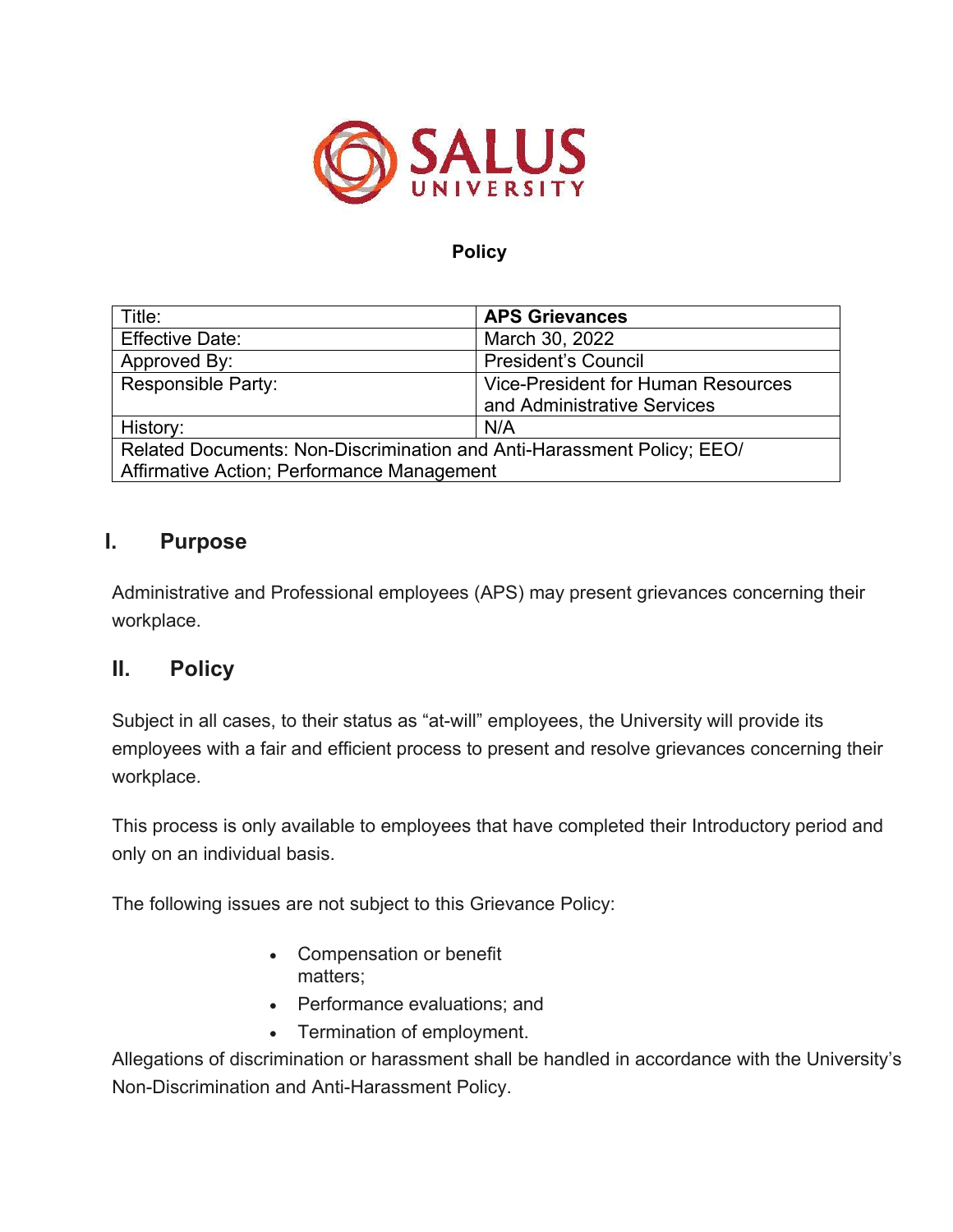# **III. Definitions**

*Administrative and Professional Staff* **(APS)** are members of the University workforce that contribute in a broad array of positions in support of the university's mission. This does not include employees classified as Faculty, Temporary Staff or Union members.

### **IV. Procedure**

### **General Info**

The University encourages informal dispute resolution between an employee and supervisors, a Department Head/Dean, the Office of Human Resources or the Chief of Staff.

If attempts to resolve a matter through informal dispute resolution is not successful, a grievance may be filed.

### **Grievance Procedure**

An employee who decides to initiate the formal Grievance Procedure shall present the grievance in writing using the prescribed form, which should identify the basis of the grievance, as much detail as possible and identify the desired result. The Grievance Form should be submitted within ten (10) University business days from the date that the informal resolution process has ended to the Vice President of Human Resources.

Once the Grievance Form is received, the Vice President of Human Resources is to begin the investigation by meeting with the employee who submitted the form to discuss the issue and the employee's desired resolution. Next steps in the investigation may include (i) soliciting input from the employee's direct and indirect supervisors, (ii) obtaining additional information from the employee and (iii) facilitating a discussion amongst the employee, his/her direct and indirect supervisors and others involved/named.

Following any such actions, the Vice President of Human Resources shall timely issue a written response to the employee, which may detail any corrective action to be taken by the employee and/or the employee's direct and indirect supervisors.